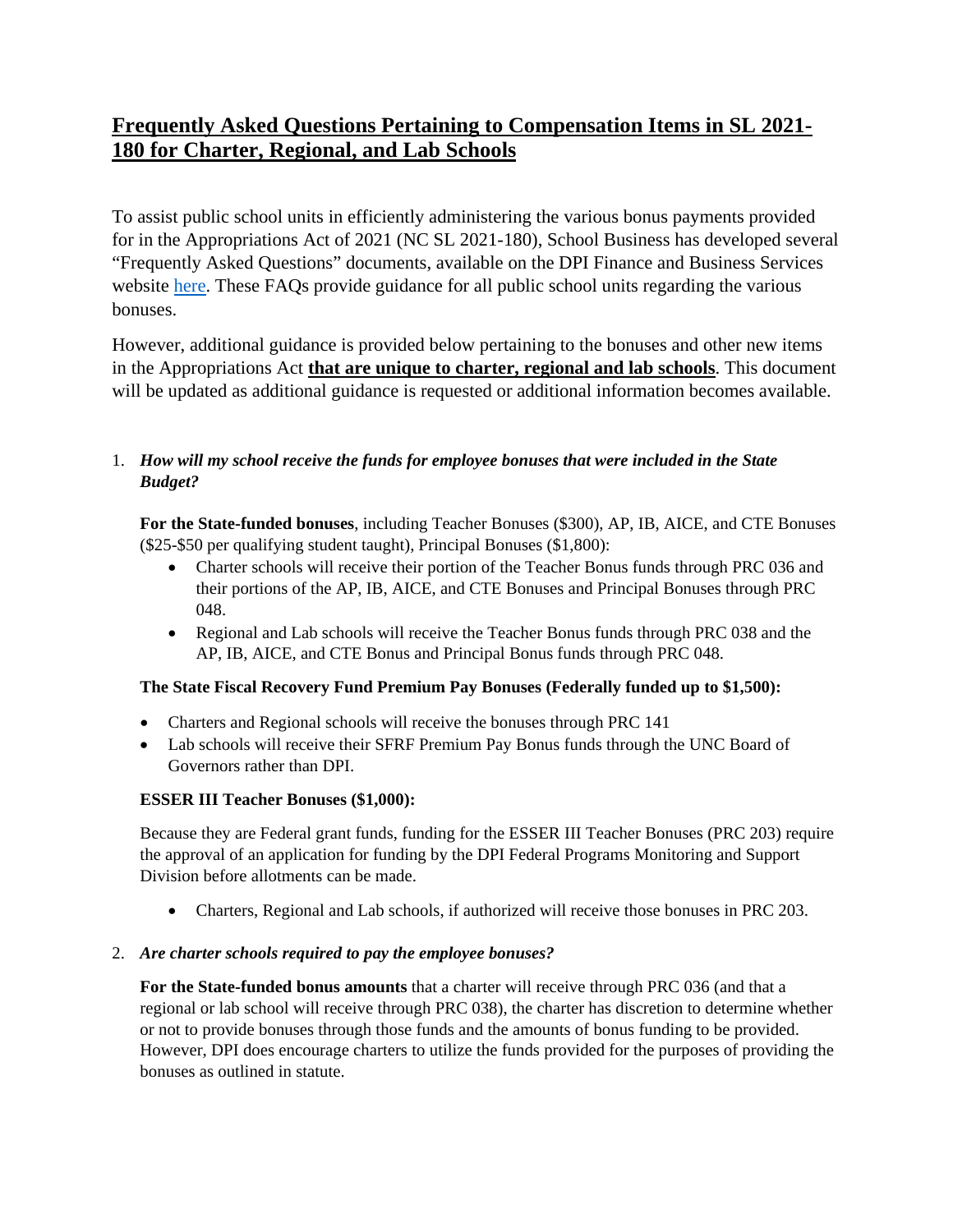**For the SFRF Premium Pay Bonuses (PRC 141),** NC SL 2021-180 Section 39.2(h) makes clear that all local education employees – defined as employees of local school administrative units. Innovative schools, regional schools, and public charter schools – are to be paid the bonuses. **Charter schools must pay their eligible employees the PRC 141 bonuses in the amounts outlined in the Appropriations Act.**

For the ESSER III Teacher Bonuses (PRC 203), if a charter, regional or lab school receives funding, it is required to use the funding for the bonuses as outlined in the Appropriations Act. Funding may not be used for any other purposes, and the charter must pay the bonuses in the amounts proscribed by statute.

## **3.** *Are contracted support staff eligible for the premium pay bonuses (PRC 141)?*

Only employees of the entity receiving the PRC 141 funds are eligible to receive the bonuses; contracted support staff, including staff of a contracted educational management organization, are not eligible to receive the bonuses.

## *4. Are temporary staff eligible to receive the ESSER III Teacher Bonuses or SFRF Premium Pay Bonuses?*

## **No. Only permanent employees are eligible to receive the bonuses.**

A charter, regional or lab school must use the definitions of permanent and temporary employees in Policy ID#1.1 within the North Carolina Public Schools Benefits and Employment Policy Manual when determining whether an employee qualifies as temporary or part-time. Per the Manual, a temporary employee is a person who is either:

- Employed to fill a vacancy working less than 20 hours per week; or
- Employed to fill a vacancy for less than six full consecutive months of employment.

DPI will be updating the Compliance Supplements for auditors for the FY 2022 audit cycle to include testing requirements for PRCs 141 and 203 to ensure that only permanent employees of the organization receiving funds are paid bonuses. *Any bonuses found to be paid to temporary employees or individuals who are not employees of the organization receiving funds will be subject to repayment in full by the organization.*

*5. The definition of teacher listed in FAQ for the \$300 teacher bonuses (PRC 045) states "those who are required to be paid from the legislative certified teacher salary schedule and are typically eligible to be paid from State PRC 001 and/or State PRC 007 and are working and coded at the school level." As not all charter schools follow the State salary schedule and not all charter school teachers' have DPI certification, are they eligible for the bonuses?*

Yes. For charter schools who do not use the State salary schedule, bonus payments can be made to teachers and instructional support staff who are coded to object codes in the 120 series and 130 series from your State funds. There is no requirement that the teachers are certified to be eligible for the bonus.